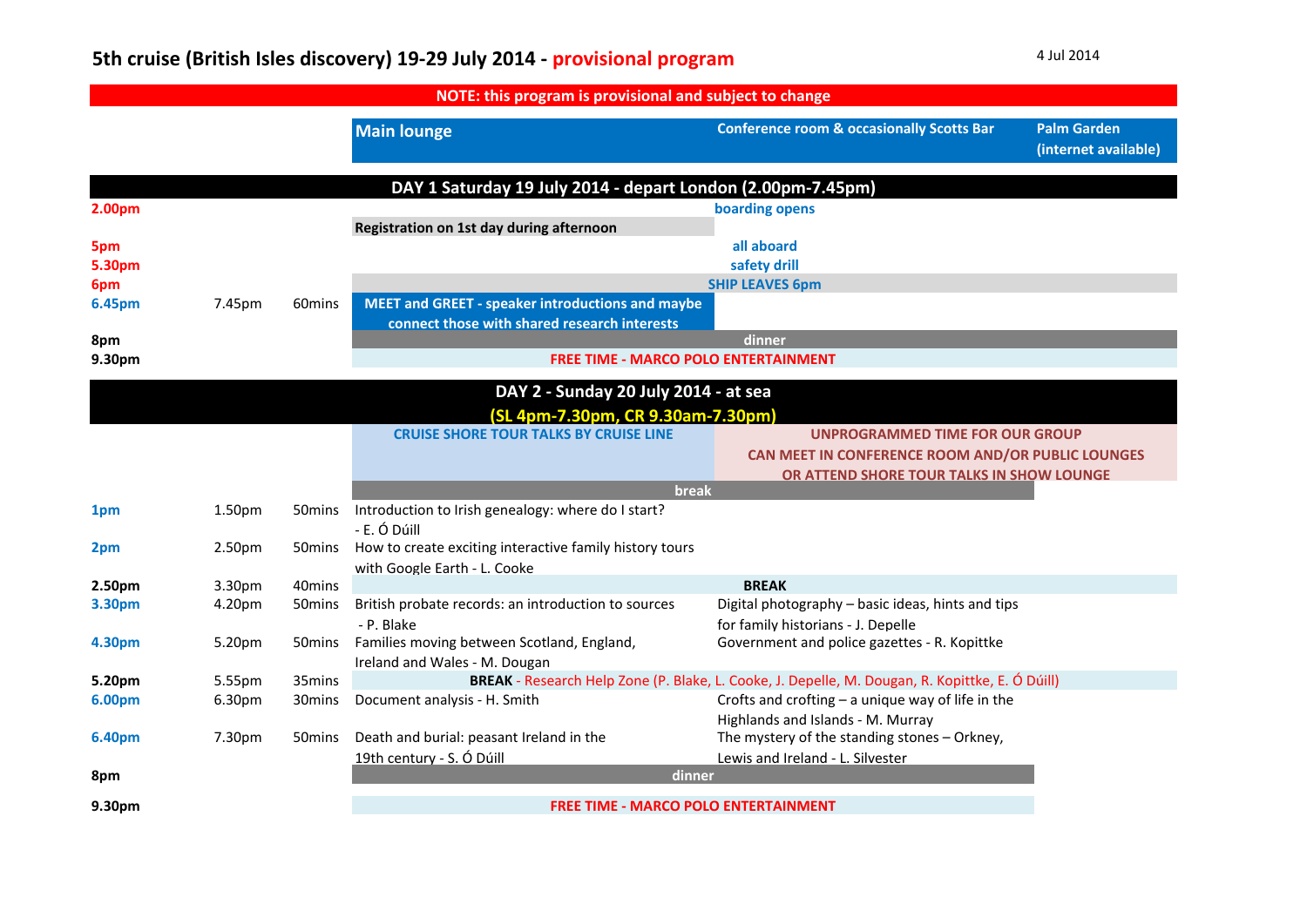|        |        |                    | DAY 3 - Monday 21 July 2014 - Invergordon Scotland 7.30am - 10pm                                                                                |
|--------|--------|--------------------|-------------------------------------------------------------------------------------------------------------------------------------------------|
|        |        |                    | (SL 4pm-7.30pm, CR 4pm-7.30pm, SB 2pm-7pm)                                                                                                      |
| 8am    |        |                    | arrive 7.30am                                                                                                                                   |
|        |        |                    | Shore tours and informal Research Help on ship                                                                                                  |
|        |        |                    |                                                                                                                                                 |
| 4.30pm | 6.00pm | 90 <sub>mins</sub> | nothing scheduled, but available for informal research help, special interest groups and bookshop                                               |
| 6.40pm | 7.30pm | 50mins             | Researching in Ireland: planning is the key<br><b>TBA</b>                                                                                       |
|        |        |                    | to success - E. Ó Dúill                                                                                                                         |
| 8.15pm |        |                    | dinner                                                                                                                                          |
| 9.30pm |        |                    | <b>FREE TIME - MARCO POLO ENTERTAINMENT</b>                                                                                                     |
| 10pm   |        |                    | <b>SHIP LEAVES 10pm</b>                                                                                                                         |
|        |        |                    |                                                                                                                                                 |
|        |        |                    | DAY 4 - Tuesday 22 July 2014 - Kirkwall, Orkney Islands 7.00am - 6pm                                                                            |
|        |        |                    | (SL 4pm-7.30pm, CR 4pm-7.30pm)                                                                                                                  |
| 8am    |        |                    | arrive 7.00am                                                                                                                                   |
|        |        |                    | Shore tours and informal Research Help on ship                                                                                                  |
| 5.00pm | 5.25pm | 25mins             | leave 6pm (back on ship 5pm)<br>Bookshop - Research Help Zone (L. Cooke, M. Dougan, R. Kopittke, M. Murray, S. Ó Dúill, L. Silvester, H. Smith) |
| 5.30pm | 6.20pm | 50mins             | How the genealogist can remember everything with<br>British army records 1660-1913 - P. Blake                                                   |
|        |        |                    | Evernote - L. Cooke                                                                                                                             |
| 6.40pm | 7.30pm | 60 <sub>mins</sub> | Genealogy software panel (brief overviews) - Family<br>An introduction to the Irish language<br>- S.                                            |
|        |        |                    | Ó Dúill<br>Historian, FTM, Legacy, Reunion, Rootsmagic, TMG                                                                                     |
| 8.15pm |        |                    | dinner                                                                                                                                          |
| 9.30pm |        |                    | <b>FREE TIME - MARCO POLO ENTERTAINMENT</b>                                                                                                     |
|        |        |                    |                                                                                                                                                 |
|        |        |                    | DAY 5 - Wednesday 23 July 2014 - Stornoway, Outer Hebrides 7.30am - 10pm (go ashore by tender)                                                  |
|        |        |                    | (SL 4pm-7.30pm, CR 4pm-7.30pm, SB 2pm-7pm)                                                                                                      |
| 8am    |        |                    | arrive 7.30am                                                                                                                                   |
|        |        |                    | Shore tours and informal Research Help on ship                                                                                                  |
|        |        |                    | leave 10pm (back on ship 6pm - 9pm)                                                                                                             |
| 4.30pm | 5.30pm | 60mins             | nothing scheduled, but available for informal research help, special interest groups and bookshop                                               |
| 5.40pm | 6.30pm | 50 <sub>mins</sub> | Timelines as a research tool - H. Smith                                                                                                         |
| 6.40pm | 7.30pm | 50 <sub>mins</sub> | Resources and records at the National Archives<br>Lesser known London records - L. Silvester                                                    |
|        |        |                    |                                                                                                                                                 |
| 8.15pm |        |                    | of Scotland - M. Dougan<br>dinner                                                                                                               |
| 9.30pm |        |                    | <b>FREE TIME - MARCO POLO ENTERTAINMENT</b>                                                                                                     |
|        |        |                    |                                                                                                                                                 |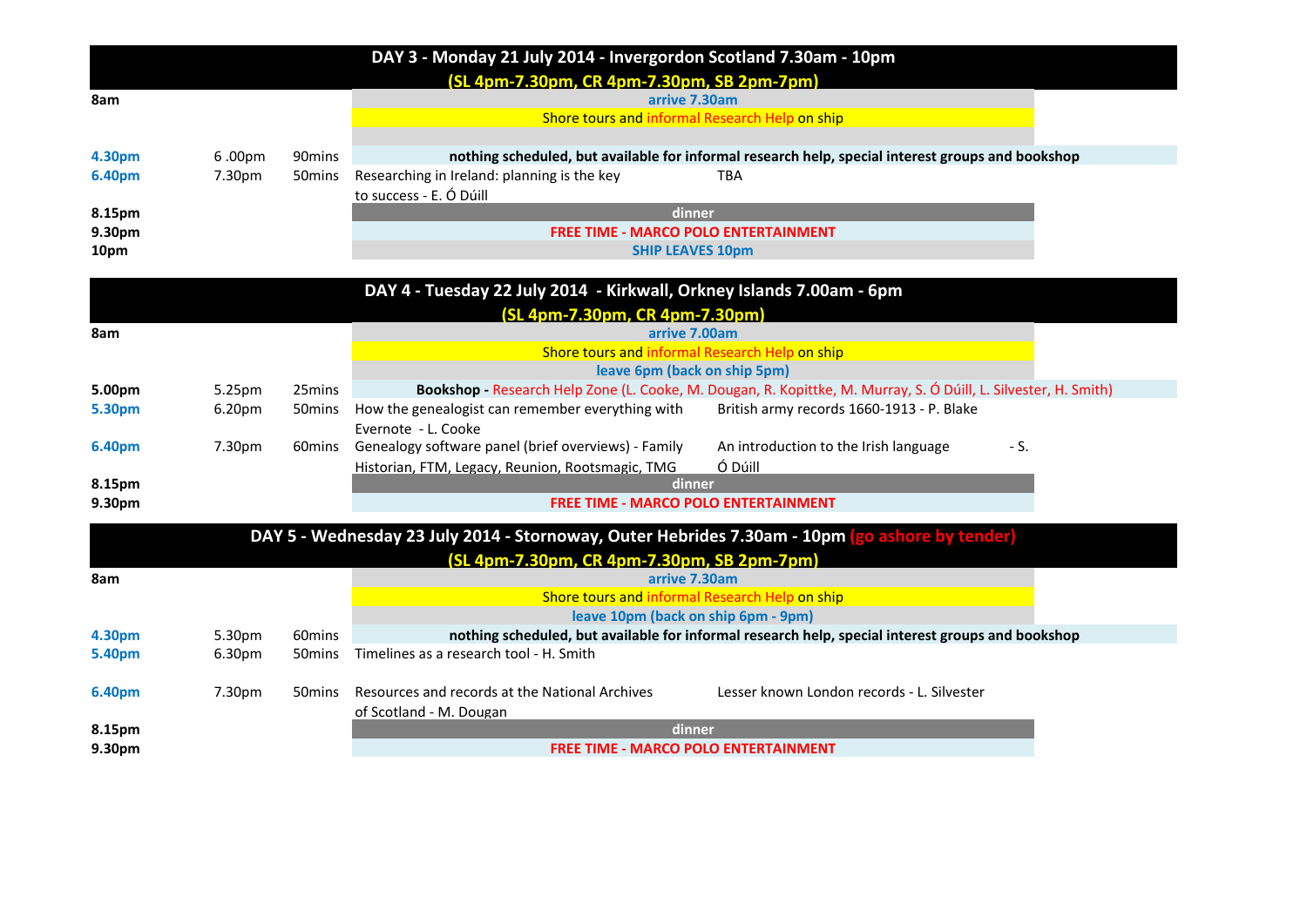|                    |                    |                    | DAY 6 - Thursday 24 July 2014 - Tobermory, Isle of Mull 7.30am - 4pm (go ashore by tender) |                                                                                                   |
|--------------------|--------------------|--------------------|--------------------------------------------------------------------------------------------|---------------------------------------------------------------------------------------------------|
|                    |                    |                    | (SL 4pm-7.30pm, CR 4pm-7.30pm)                                                             |                                                                                                   |
| 8am                |                    |                    | arrive 7.30am                                                                              |                                                                                                   |
|                    |                    |                    | Shore tours and informal Research Help on ship                                             |                                                                                                   |
|                    |                    |                    | leave 4pm (back on ship 3pm)                                                               |                                                                                                   |
| 3.30pm             | 4.20pm             | 50 mins            | Portrait of a parish: with a focus on place names - G.                                     | Family Historian workshop - J. Depelle                                                            |
|                    |                    |                    | O'Reilly                                                                                   |                                                                                                   |
| 4.30pm             | 5.20pm             | 50 mins            | Country cures from Irish folklore - S. Ó Dúill                                             | What were the Quarter Sessions? - L. Silvester                                                    |
|                    |                    |                    | session will be open to all passengers on the ship                                         |                                                                                                   |
| 5.20pm             | 5.55pm             | 35mins             |                                                                                            | BREAK - Bookshop - Research Help Zone (P. Blake, L. Cooke, J. Depelle, M. Dougan, Eileen Ó Dúill) |
| 6.00pm             | 6.30 <sub>pm</sub> | 30 <sub>mins</sub> | Family history sources before 1837 - J. Depelle                                            | TheGenealogist: what's the difference - R.<br>Kopittke                                            |
| 6.40pm             | 7.30pm             | 50 mins            | Understand the context: why social history is important                                    | Highland Clearances - where did they go? - M.                                                     |
|                    |                    |                    | in your research - H. Smith                                                                | Murray                                                                                            |
| 8.15pm             |                    |                    | dinner                                                                                     |                                                                                                   |
| 9.30 <sub>pm</sub> |                    |                    | <b>FREE TIME - MARCO POLO ENTERTAINMENT</b>                                                |                                                                                                   |

|        |        |                    | DAY 7 - Friday 25 July 2014 - Dublin, Ireland 8.00am - 7.00pm |                                                                                                                               |  |
|--------|--------|--------------------|---------------------------------------------------------------|-------------------------------------------------------------------------------------------------------------------------------|--|
|        |        |                    | (SL 4pm-7.30pm, CR 4pm-7.30pm)                                |                                                                                                                               |  |
| 8am    |        |                    | arrive 7.30am                                                 |                                                                                                                               |  |
|        |        |                    | Shore tours and informal Research Help on ship                |                                                                                                                               |  |
|        |        |                    | <b>Genealogy focused shore tour</b>                           |                                                                                                                               |  |
|        |        |                    | leave 5.45pm (back on ship 4.45pm)                            |                                                                                                                               |  |
| 4.45pm | 5.35pm | 50 mins            |                                                               | Bookshop - Research Help Zone (J. Depelle, M. Dougan, R. Kopittke, M. Murray, E. Ó Dúill, S. Ó Dúill, L. Silvester, H. Smith) |  |
| 6.40pm | 7.30pm | 50 <sub>mins</sub> | Genealogy on the go with the iPad/tablets - L. Cooke          | How to make your online searching more                                                                                        |  |
|        |        |                    |                                                               | effective - M. Murrav                                                                                                         |  |
| 8.15pm |        |                    | dinner                                                        |                                                                                                                               |  |
| 9.30pm |        |                    | <b>FREE TIME - MARCO POLO ENTERTAINMENT</b>                   |                                                                                                                               |  |